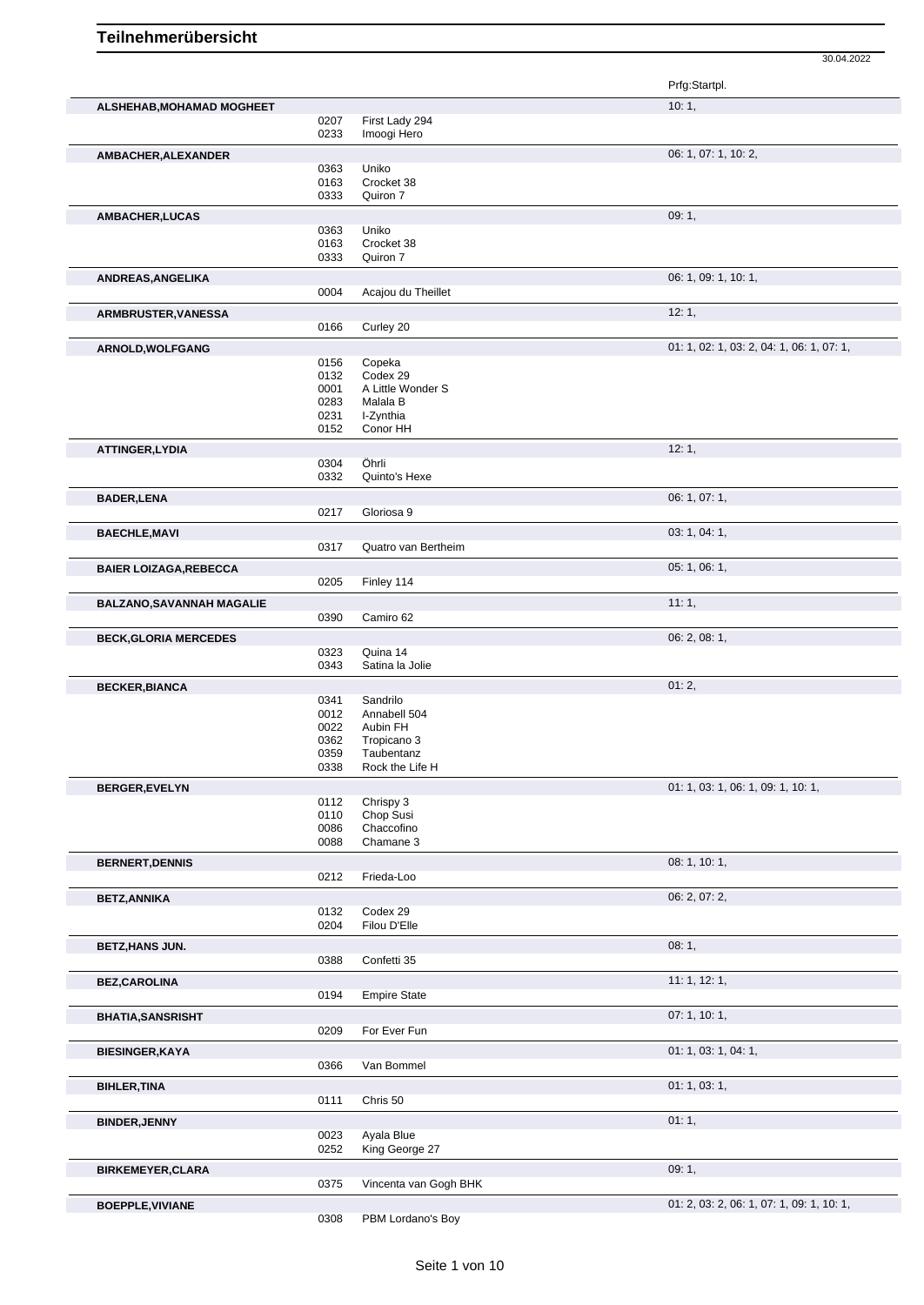Prfg:Startpl. 0221 Hamilton B 3 0087 Chaclenn<br>0228 Hogsmae 0228 Hogsmaede B<br>0230 I Am So Specia I Am So Special vd Horsthoekho **BRAIG, MARCEL** 04: 1, 04: 1, 04: 1, 04: 1, 04: 1, 04: 1, 04: 1, 04: 1, 04: 1, 04: 1, 04: 1, 04: 1, 04: 1, 04: 1, 04: 1, 04: 1, 04: 1, 04: 1, 04: 1, 04: 1, 04: 1, 04: 1, 04: 1, 04: 1, 04: 1, 04: 1, 04: 1, 04: 1, 04: 04: 04 0399 César 5 **BRAUN,JULIA** 01: 1, 03: 1, 0243 Jette 127 **BRAUN,KEVIN** 06: 1, 07: 1, 0254 Klikk 0226 Henrik 10 **BREUNING,LISA** 02: 1, 04: 1, 06: 1, 07: 1, 10: 1, 0171 Cyranus R<br>0295 Naiimo Naiimo **BRUNNENMILLER,JULIA** 12: 1, Davida 11 **BURGER,ANNA** 10: 2, 0085 Chacco de Bonville<br>0181 Devantc Devantc **DANNECKER, SUSANNE** 12: 1, 0220 Gustav 330 Gustav 330 **DEUFEL,SANDRA** 01: 1, 05: 1, 06: 1, 06: 1, 06: 1, 06: 1, 06: 1, 06: 1, 06: 1, 06: 1, 06: 1, 06: 1, 05: 1, 06: 1, 0322 Querido D<br>0029 Belle Petite 0029 Belle Petite D<br>0148 Conchito D 0148 Conchito D<br>0372 Vermont D Vermont D 2 **DIEBOLD,ANN-KATHRIN** 06: 1, 09: 1, 09: 1, 09: 1, 09: 1, 09: 1, 09: 1, 09: 1, 09: 1, 09: 1, 09: 1, 09: 1, 09: 1, 09: 1, 09: 1, 09: 1, 09: 1, 09: 1, 09: 1, 09: 1, 09: 1, 09: 1, 09: 1, 09: 1, 09: 1, 09: 1, 09: 1, 09: 1, 09: Lightning Lando **DIEBOLD,LISA** 09: 1, 0050 Canolito **DIEBOLD,TIMO** 06: 1, 09: 1, 09: 1, 09: 1, 09: 1, 09: 1, 09: 1, 09: 1, 09: 1, 09: 1, 09: 1, 09: 1, 09: 1, 09: 1, 09: 1, 09: 1, 09: 1, 09: 1, 09: 1, 09: 1, 09: 1, 09: 1, 09: 1, 09: 1, 09: 1, 09: 1, 09: 1, 09: 1, 09: 1, 09: 0382 Liriel 0381 Lady Levista 3 **DIETI,PAUL** 09: 1, 0257 L'Jay **DIETTERLE,MADLEN** 0059 Carmen 271 04: 1, 05: 1, 10: 1, Carmen 271 0053 Cantaloop 7 0183 Diador 3<br>0136 Collin 15 0136 Collin 154<br>0083 Cella 18 0083 Cella 18<br>0232 Ibiza D Ibiza D **DIETTERLE,SEBASTIAN** 07: 1, 10: 1,<br>
0059 Carmen 271 0059 Carmen 271<br>0053 Cantaloop 7 0053 Cantaloop 7<br>0183 Diador 3 0183 Diador 3<br>0136 Collin 15 0136 Collin 154 0083 Cella 18<br>0034 C'la vie d 0034 C'la vie d'Argent<br>0232 Ibiza D Ibiza D **DOEFFINGER, PETER** 0346 Shanuc 0346 Shanuc 0346 Shanuc 0346 Shanuc 0346 Shanuc 0346 Shanuc 0346 Shanuc 0346 Shanuc 0346 Shanuc 0346 Shanuc 0346 Shanuc 0346 Shanuc 0346 Shanuc 0346 Shanuc 0346 Shanuc 0346 Shanuc 0346 Shanu Shanuc 0113 Chuck Norris 17 0157 Coupe du Diamant<br>0329 Ouintessa B 2 0329 Quintessa B 2<br>0164 Cronist Cronist **DUERR,REBEKKA** 11: 1, 12: 1, 0122 Claude 5 **DYBALLA,BIRGIT** 07: 1, 10: 1, 0119 Clarina Bee **EBERHARD,JUERGEN** 04: 1, 05: 1, 0157 Coupe du Diamant<br>0144 Con Fabio Con Fabio **EK,YLVA** 01: 2, 02: 2, 06: 2, 07: 1, 0321 Querida Hermana<br>0134 Cola 30 0134 Cola 30 0345 Shadow 741<br>0307 Paddington 0307 Paddington 114<br>0223 Hästkullens Fire 0223 Hästkullens Fireball<br>0133 Coka Cohla Coka Cohla **EPPINGER, PHILIPP** 06: 1, 09: 1, 10: 1, 09: 1, 10: 1, 09: 1, 10: 1, 09: 1, 10: 1, 09: 1, 10: 1, 09: 1, 10: 1, 09: 1, 10: 1, 09: 1, 10: 1, 09: 1, 09: 1, 10: 1, 09: 1, 09: 1, 10: 1, 09: 1, 09: 1, 09: 1, 09: 1, 09: 1, 09: 1,

30.04.2022

Cansas 32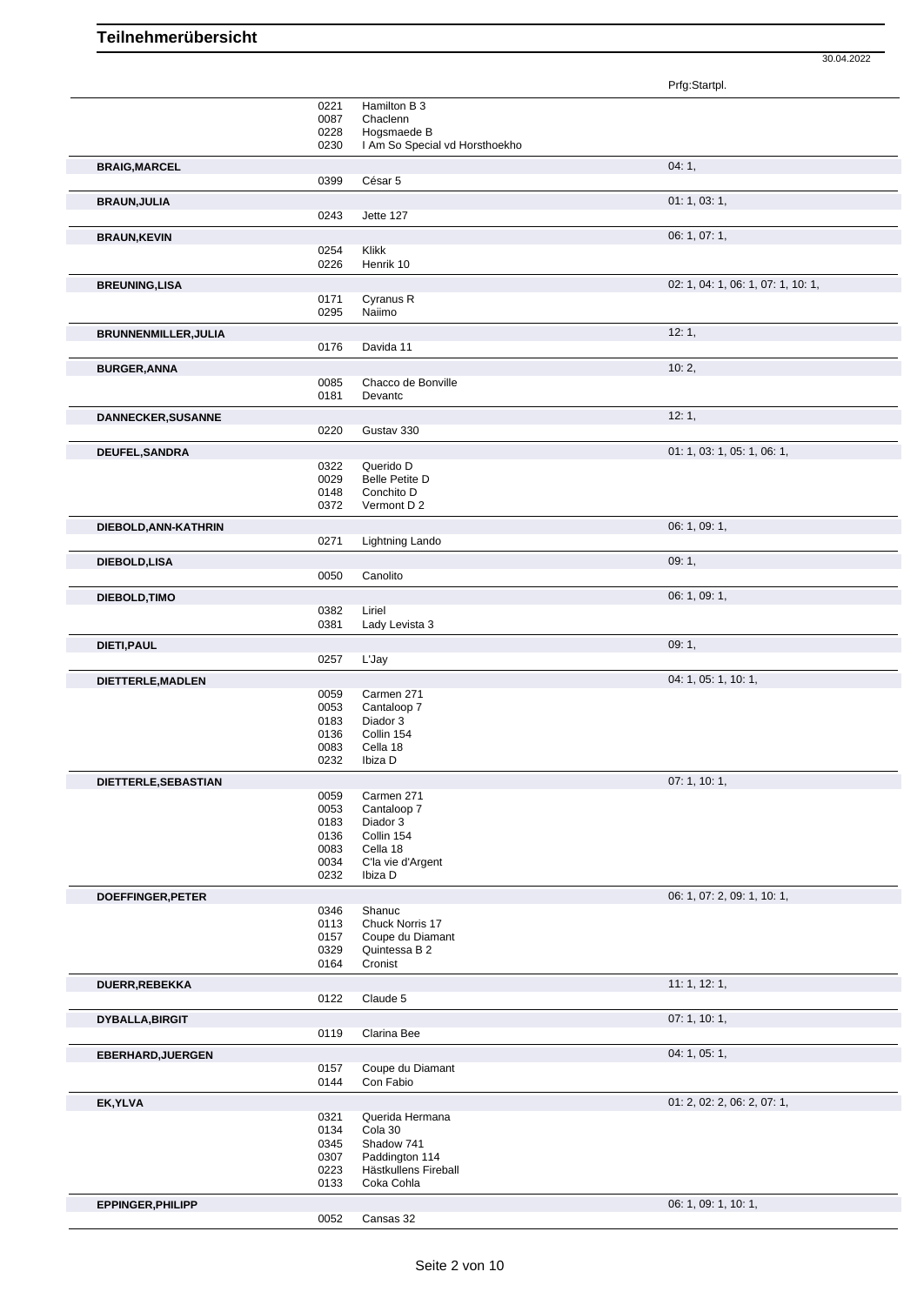30.04.2022

|                                   |      |                               | Prfg:Startpl.                             |
|-----------------------------------|------|-------------------------------|-------------------------------------------|
| FALLSCHEER, HANS-JUERGEN          |      |                               | 02: 1, 04: 1, 07: 2, 10: 2,               |
|                                   | 0191 | Elcantaro                     |                                           |
|                                   | 0036 | Caleja E                      |                                           |
|                                   | 0367 | Van Helsing E                 |                                           |
| <b>FAUSS, CHRISTIAN</b>           |      |                               | 01: 1, 03: 1,                             |
|                                   | 0351 | Skykey von Gäu                |                                           |
|                                   | 0350 | Skyanna v. Gäu                |                                           |
|                                   |      |                               | 02: 1, 04: 1,                             |
| <b>FAUSS, JEANNE</b>              | 0306 | Outcross v.Gäu                |                                           |
|                                   | 0351 | Skykey von Gäu                |                                           |
|                                   | 0352 | Skylark vom Gäu               |                                           |
|                                   |      |                               |                                           |
| <b>FISCHER, CORINNA</b>           |      |                               | 01:1,                                     |
|                                   | 0291 | <b>Monsieur Million</b>       |                                           |
| <b>FISCHER, FLORIAN</b>           |      |                               | 01: 1, 03: 1, 07: 1, 10: 1,               |
|                                   | 0126 | Cleo WF                       |                                           |
|                                   | 0178 | Denizio                       |                                           |
|                                   |      |                               | 07:1,                                     |
| <b>FISCHER, HANS-JOERG</b>        | 0002 | Abano 29                      |                                           |
|                                   |      |                               |                                           |
| <b>FISCHER, MADELEINE SUSEN</b>   |      |                               | 02: 1, 04: 1, 05: 1, 06: 1, 07: 2, 10: 2, |
|                                   | 0334 | Quite Smart                   |                                           |
|                                   | 0094 | Chasu                         |                                           |
|                                   | 0066 | Casanova 494                  |                                           |
|                                   | 0061 | Cartanio 2                    |                                           |
|                                   | 0107 | Chillert Blue 3               |                                           |
| <b>FISCHER, ULRICH</b>            |      |                               | 03:1,                                     |
|                                   | 0291 | <b>Monsieur Million</b>       |                                           |
|                                   |      |                               |                                           |
| <b>FLAIG, KARENA</b>              |      |                               | 12:1,                                     |
|                                   | 0255 | Koko Risk                     |                                           |
| <b>FRAZER, CHRISTOPHER</b>        |      |                               | 02: 2, 04: 2, 05: 1, 06: 2, 07: 2, 08: 1, |
|                                   |      |                               | 10:2,                                     |
|                                   | 0209 | For Ever Fun                  |                                           |
|                                   | 0084 | Celleskari                    |                                           |
|                                   | 0057 | Carli P                       |                                           |
|                                   | 0330 | Quintha 3                     |                                           |
|                                   | 0115 | Cidre 12                      |                                           |
|                                   | 0118 | Cinseys Chardonnay            |                                           |
| <b>FREY, VANESSA</b>              |      |                               | 10:1,                                     |
|                                   | 0328 | Quinten V                     |                                           |
|                                   | 0051 | Canos K                       |                                           |
|                                   |      |                               |                                           |
| <b>FRIEDERICHS, MANUEL</b>        |      |                               | 03: 1, 05: 1, 08: 1, 10: 1,               |
|                                   | 0210 | For Treasure 3                |                                           |
|                                   | 0327 | Quintano 65<br>Chloe F        |                                           |
|                                   | 0108 |                               |                                           |
|                                   | 0225 | Hemingway F                   |                                           |
| FRIEDERICHS, MARCEL               |      |                               | 01: 1, 02: 1, 06: 1, 07: 2,               |
|                                   | 0260 | Lancelot 353                  |                                           |
|                                   | 0073 | Casstino                      |                                           |
|                                   | 0213 | Fyjat                         |                                           |
|                                   | 0216 | <b>GEKE Equigrip's Ivanka</b> |                                           |
|                                   | 0292 | Mubalu Field                  |                                           |
| GARAU, FRANCESCA                  |      |                               | 07:1,                                     |
|                                   |      |                               |                                           |
|                                   |      |                               |                                           |
| <b>GEIGER, RICO</b>               |      |                               | 01:1,                                     |
|                                   | 0202 | Fidero 8                      |                                           |
| <b>GEISINGER, ELISABETH MARIA</b> |      |                               | 06: 2, 08: 2,                             |
|                                   | 0273 | Lillith 9                     |                                           |
|                                   | 0147 | Conchita 126                  |                                           |
|                                   | 0165 | Cup Cake 8                    |                                           |
|                                   | 0289 | Miss White Chocolate          |                                           |
| <b>GREINER, MATTHIAS</b>          |      |                               | 09:1,                                     |
|                                   | 0387 | Iquita-K van't Kattenheye     |                                           |
|                                   |      |                               |                                           |
| <b>GRIESSHABER, MELANIE</b>       |      |                               | 07: 1, 10: 1,                             |
|                                   | 0097 | Checker 78                    |                                           |
| GRIFO, ISABELLA-VALERIA           |      |                               | 12:1,                                     |
|                                   | 0174 | Dark Angel 58                 |                                           |
|                                   |      |                               |                                           |
| <b>GROSS, ANDREAS</b>             |      |                               | 09: 1, 10: 1,                             |
|                                   | 0138 | Comte Canturo                 |                                           |
|                                   | 0048 | Candy Crunch                  |                                           |
| HAAP, RAMONA                      |      |                               | 01: 2, 06: 1,                             |
|                                   | 0105 | Chicceria                     |                                           |
|                                   | 0177 | Delane 8                      |                                           |
|                                   | 0248 | Karassina K                   |                                           |
|                                   |      |                               |                                           |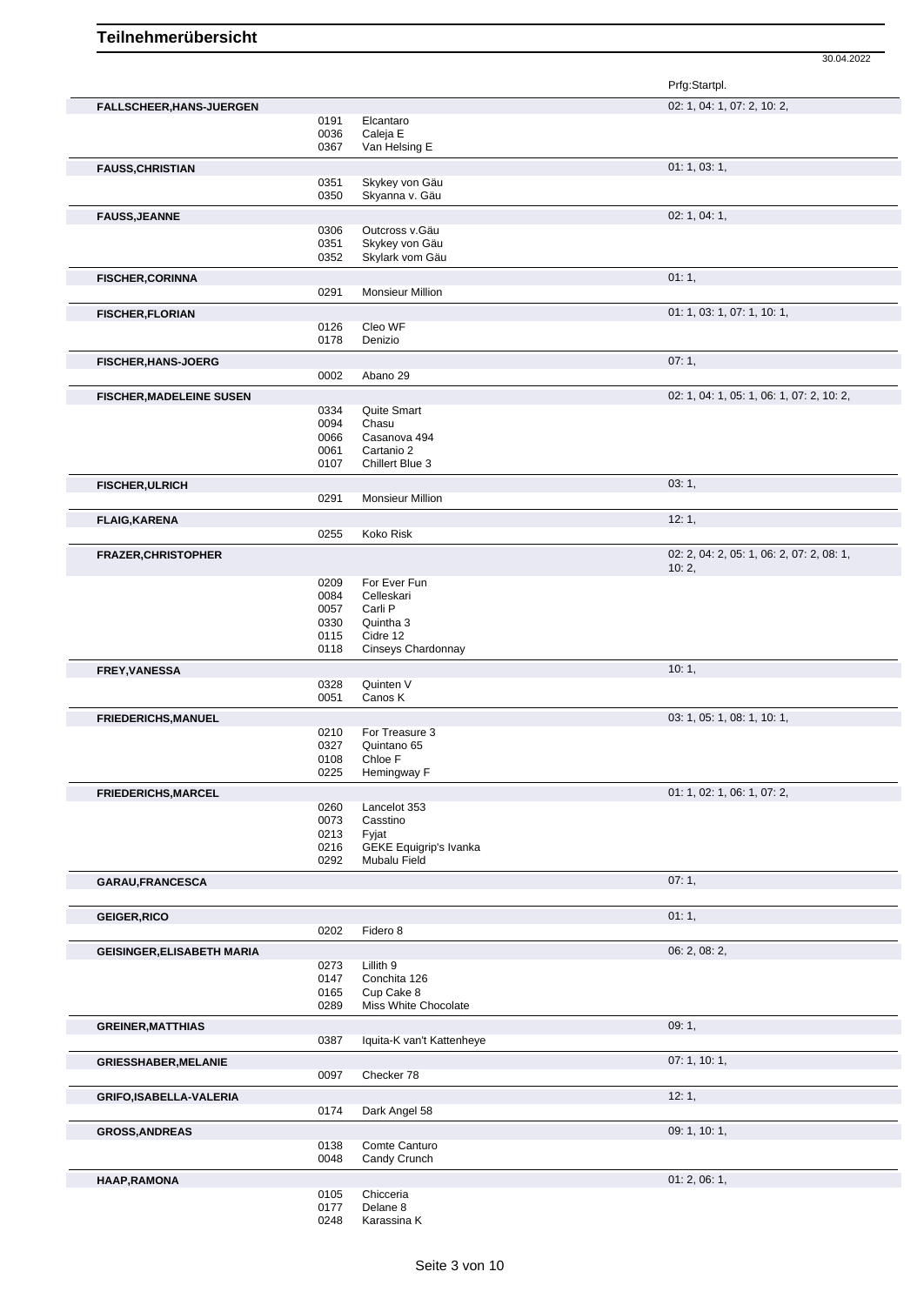|                          |              |                                       | 30.04.2022                  |
|--------------------------|--------------|---------------------------------------|-----------------------------|
|                          |              |                                       | Prfg:Startpl.               |
|                          | 0071         | Cassandro G                           |                             |
| <b>HAAP, STEFFEN</b>     |              |                                       | 06: 2, 08: 1,               |
|                          | 0116         | Cinetti                               |                             |
|                          | 0009         | Amancai                               |                             |
|                          | 0336         | Raindance NH                          |                             |
| <b>HAAS, ANNA XENIA</b>  |              |                                       | 01: 1, 02: 1,               |
|                          | 0229<br>0020 | Hope 125<br>Asti 91                   |                             |
| HACKEL, KRISTINA         |              |                                       | 05:1,                       |
|                          | 0131         | Coco Malou 3                          |                             |
| <b>HAEGLER, MARION</b>   |              |                                       | 06:1,                       |
|                          | 0242         | Jessy 329                             |                             |
| <b>HAFFA, VOLKER</b>     |              |                                       | 06: 2, 07: 1,               |
|                          | 0206         | Finn K                                |                             |
|                          | 0049         | Candy Z                               |                             |
| HAGELOCH, LENA           | 0101         | Chevy 8                               | 07:1, 10:1,                 |
|                          |              |                                       |                             |
| <b>HAHN, NELE</b>        | 0072         | Cassini's Queen                       | 06: 1, 08: 1,               |
|                          |              |                                       | 01: 1, 03: 1, 04: 1,        |
| <b>HEIDER, FERDINAND</b> | 0064         | Casallea                              |                             |
|                          | 0221         | Hamilton B 3                          |                             |
| <b>HERRE, FABIAN</b>     |              |                                       | 06: 1, 09: 1, 12: 1,        |
|                          | 0284         | Marnix van de Leeuwerk                |                             |
| <b>HERRE, REINER</b>     |              |                                       | 02:1,                       |
|                          | 0265         | Le Risque                             |                             |
| <b>HERRMANN, JOERG</b>   |              |                                       | 06: 1, 09: 1,               |
|                          | 0145         | Con Mio 2                             |                             |
| <b>HERTKORN, PETER</b>   |              |                                       | 03: 2, 10: 1,               |
|                          | 0328<br>0051 | Quinten V<br>Canos K                  |                             |
|                          | 0141         | Con Corazon 8                         |                             |
|                          | 0368         | Vanilla Kiss S                        |                             |
|                          | 0344<br>0294 | Seven 13<br>Mystica Z                 |                             |
| <b>HILLER, LINDA</b>     |              |                                       | 02: 1, 06: 2, 09: 2, 10: 1, |
|                          | 0311         | Piper 16                              |                             |
|                          | 0190         | El Roy 3                              |                             |
| <b>HIRSCH, STEFAN</b>    |              |                                       | 06: 2, 07: 1, 08: 1, 10: 1, |
|                          | 0192<br>0375 | Elenor M<br>Vincenta van Gogh BHK     |                             |
|                          | 0299         | Nemo 428                              |                             |
|                          | 0079         | Cayman S                              |                             |
|                          | 0356<br>0245 | Stiletto 5<br>Julius Du Bois D'En Bas |                             |
|                          | 0196         | Evico                                 |                             |
| <b>HIRSCHER, ELIZA</b>   |              |                                       | 09: 1, 10: 1,               |
|                          | 0138         | Comte Canturo                         |                             |
|                          | 0048         | Candy Crunch                          |                             |
| HOEVEMEYER, GRETA        |              |                                       | 12:1,                       |
|                          | 0045         | Campari 211                           |                             |
| HOFFMANN, KARL-HEINZ     | 0032         | <b>Bobby Gold</b>                     | 04: 1, 09: 1,               |
|                          | 0201         | Felini 20                             |                             |
|                          | 0127         | Clever H                              |                             |
|                          | 0003<br>0238 | Abby Mc Queen<br>It's Me 21           |                             |
|                          |              |                                       | 09:1,                       |
| HOFFMANN, MELANIE        | 0032         | <b>Bobby Gold</b>                     |                             |
|                          | 0201         | Felini 20                             |                             |
|                          | 0127<br>0003 | Clever H<br>Abby Mc Queen             |                             |
|                          | 0238         | It's Me 21                            |                             |
| HYPA, ALENA              |              |                                       | 12:1,                       |
|                          | 0016         | Araconida                             |                             |
| <b>IRION, SUSANNE</b>    |              |                                       | 12:1,                       |
|                          | 0400         | Fiene Bossen                          |                             |
| JACOBS, THIANA           |              |                                       | 06: 1, 07: 1, 09: 1, 10: 1, |
|                          | 0299         | Nemo 428                              |                             |
| JANIC, PETRA             |              |                                       | 02:1,                       |

Cuyana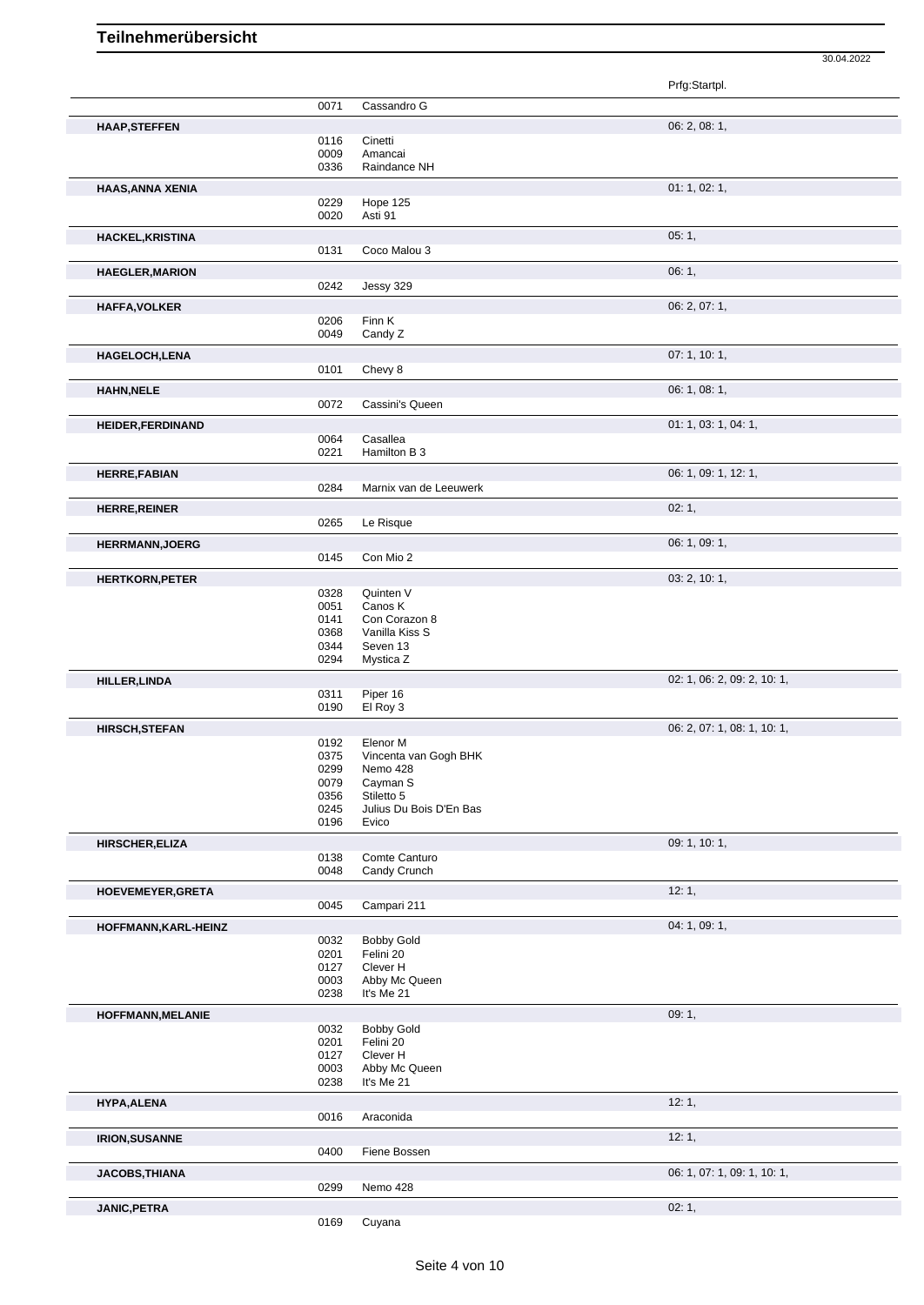Prfg:Startpl. **JENDRNY,MICHAELA** 12: 1, Desperaux 0024 Balduin le Beau **JETTER,CEDRIC** 07: 2, 10: 2, 0262 Landlady 64 0296 Nandor 30 **KAISNER,JENNIFER** 07: 1, Castor 119 **KELLHAMMER,FRIZZI** 06: 1, 07: 1, 09: 1, 09: 1, 09: 1, 09: 1, 09: 1, 09: 1, 09: 1, 09: 1, 09: 1, 09: 1, 09: 1, 09: 1, 09: 1, 09: 1, 09: 1, 09: 1, 09: 1, 09: 1, 09: 1, 09: 1, 09: 1, 09: 1, 09: 1, 09: 1, 09: 1, 09: 1, 09: 1, Con Emma 0142 Con Emil **KERN,ALEXANDER** 01: 1, 03: 1, 06: 1, 08: 1, 06: 1, 08: 1, 08: 1, 08: 1, 08: 1, 08: 1, 08: 1, 08: 1, 08: 1, 08: 1, 08: 1, 08: 1, 08: 1, 08: 1, 08: 1, 08: 1, 08: 1, 08: 1, 08: 1, 08: 1, 08: 1, 08: 1, 08: 1, 08: 1, 08: 1, 08 0384 Gossip 2 0383 Enya 82 **KHALIL,LAWRENCE** 05: 1, 06: 1, 07: 2, 10: 2, 0290 Mister Peabody<br>0092 Chanel's Boy 0092 Chanel's Boy<br>0080 CC Top 4 0080 CC Top 4<br>0018 Ascona Z Ascona Z **KIRCHENBAUR,LAURA** 06: 1, 07: 1,<br>
06: 1, 07: 1,<br>
0315 Quabs 3 Quabs 3 **KLEIN, CHRISTIAN** 06: 1, 09: 1, 09: 1, 09: 1, 09: 1, 09: 1, 09: 1, 09: 1, 09: 1, 09: 1, 09: 1, 09: 1, 09: 1, 09: 1, 09: 1, 09: 1, 09: 1, 09: 1, 09: 1, 09: 1, 09: 1, 09: 1, 09: 1, 09: 1, 09: 1, 09: 1, 09: 1, 09: 1, 09: 1, Dior 181 **KLUGE,THOMAS** 03: 2, 04: 2, 05: 1, 05: 1, 05: 1, 05: 1, 05: 1, 05: 1, 05: 1, 05: 1, 05: 1, 05: 1, 05: 1, 05: 1, 0396 Casallisto<br>0398 Sassou 0398 Sassou<br>0397 Quicksie Quicksie **KOCHER,ISABEL** 02: 1, 04: 1, 06: 2, 07: 1, 08: 2, 09: 2, 10: 1, 0360 Tennessee 71 0075 Castello del Sole 3 0283 Malala B **KOEHL,SELINA** 01: 2, 02: 2, 03: 2, 04: 2, 06: 1, 0098 Cheelando 0301 New Jersey K<br>0175 Datejust 0175 Datejust<br>0093 Charly B 0093 Charly Brown G<br>0264 Larissa 863 0264 Larissa 863<br>0287 Million's Wa 0287 Million's Way<br>0035 Calderon CR 0035 Calderon CR<br>0173 Danija 3 0173 Danija 3<br>0237 lpad Blu 0237 Ipad Blue M<br>0021 Attack van't 0021 Attack van't Koningshof<br>0357 Sunday's surprise 3 Sunday's surprise 3 **KOTZ,LISA MARIA** 12: 1, Eurocommerce Caddy **KREUTZ,LISA MARIE** 03: 1, 04: 1, 07: 2, 10: 1, 07: 2, 10: 1, 07: 2, 10: 1, 07: 2, 10: 1, 07: 2, 10: 1, 07: 2, 10: 1, 0393 Clintas 3<br>0394 Valentin 0394 Valentin 148<br>0392 Cellie Ann Cellie Ann **KRUSE,ANN-KATRIN** 09: 2, 10: 1, 09: 2, 10: 1, 09: 2, 10: 1, 09: 2, 10: 1, 09: 2, 10: 1, 09: 2, 10: 1, 09: 2, 10: 1, Let Kiss 8 0161 Cristalla du Rouet **KRUTTKE,ISABELL** 08: 2, 10: 2, 0146 Con Paradies 0102 Chiara 293<br>0371 Venus van Venus van Vigo **LACHENMAIER,JESSICA SOPHIE** 01: 1, 02: 1, 04: 1, 06: 2, 07: 1, 08: 2, 10: 1, 0208 Flipper Boy<br>0055 Carema 2 0055 Carema 2<br>0256 Kyara O'H Kyara O'Hesseln **LIENER,LILIAN MARIA** 11: 1, 0395 She's a Beautiful Rose **MARQUARDT, JUERGEN** 0313 Princess 399 Princess 399 **MATTILA,SAARA** 07: 1, 08: 1, 10: 1, 08: 1, 10: 1, 08: 1, 10: 1, 08: 1, 10: 1, 08: 1, 10: 1, 08: 1, 10: 1, 08: 1, 10: 1, Classic Queen 3 0354 Stella 1117

30.04.2022

**MEIER,EILEEN** 03: 1, 04: 2, 05: 1, 0406 Limoncino 6<br>0407 Mata Hari 45 Mata Hari 45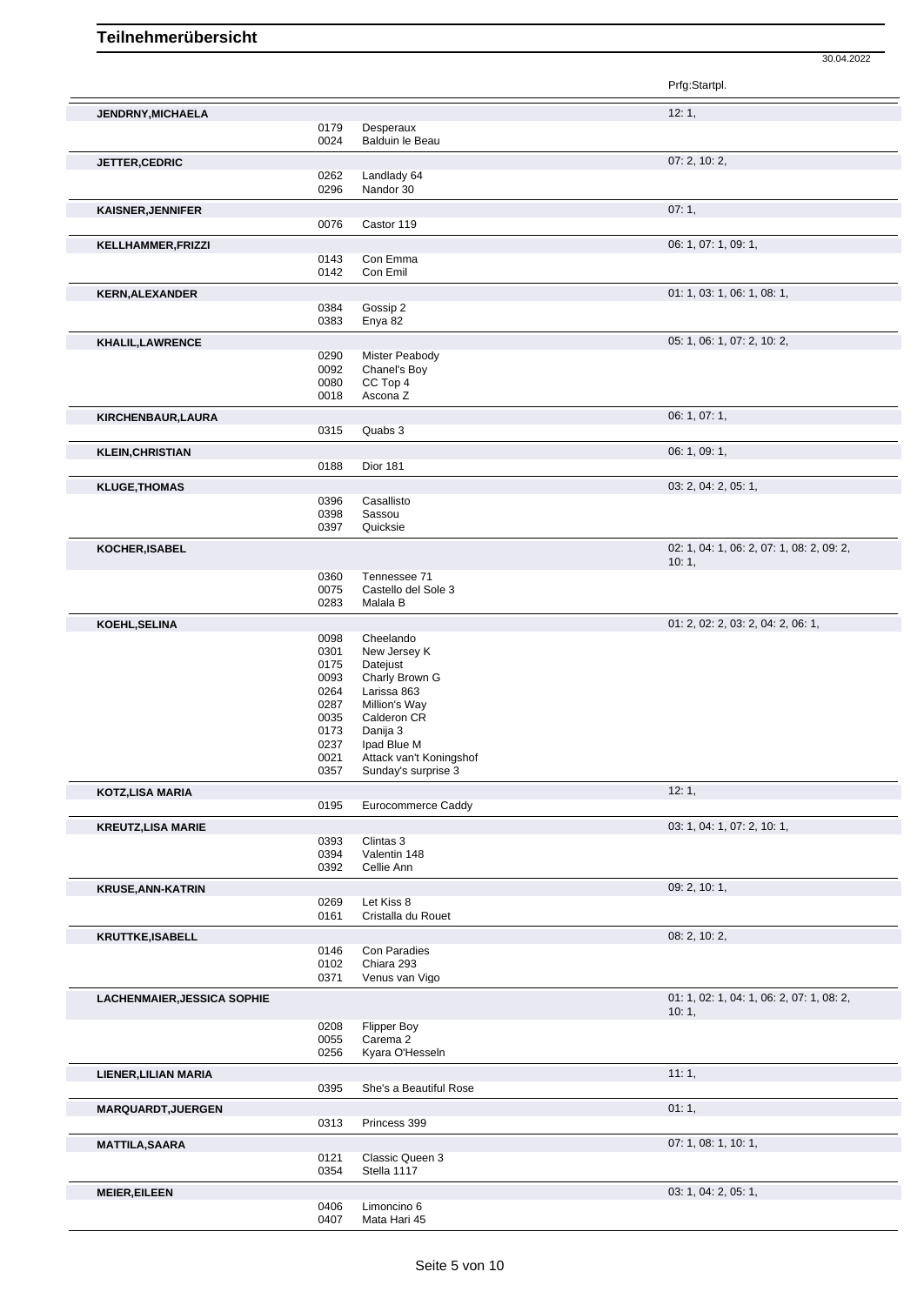|                              |              |                                 | 30.04.2022                         |
|------------------------------|--------------|---------------------------------|------------------------------------|
|                              |              |                                 | Prfg:Startpl.                      |
| <b>MEISER-FEYRER, CATRIN</b> |              |                                 | 09: 2, 10: 2,                      |
|                              | 0078         | Cayman 20                       |                                    |
|                              | 0005         | Action Lady 9                   |                                    |
| <b>MERZ, MAXIMILIAN</b>      |              |                                 | 01: 1, 02: 1, 03: 1, 04: 1,        |
|                              | 0365         | Vallerie 16                     |                                    |
| <b>MERZ, VANESSA</b>         |              |                                 | 01: 1, 02: 1, 03: 1, 04: 1,        |
|                              | 0247<br>0139 | Kannani Blue CME<br>Con Calea S |                                    |
|                              |              |                                 |                                    |
| <b>MEYER, ISABELL</b>        | 0015         | Apposita WS                     | 09:1,                              |
|                              |              |                                 |                                    |
| <b>MILZ, JANINE</b>          | 0244         | Joyweis WV                      | 06: 1, 07: 1, 10: 1,               |
| <b>MINK,LISA</b>             |              |                                 | 09:1,                              |
|                              | 0258         | La belle-Leonie                 |                                    |
| <b>MOECK, ULRICH</b>         |              |                                 | 07: 2, 10: 2,                      |
|                              | 0340         | Samurai 496                     |                                    |
|                              | 0300         | Nevis Royal Z                   |                                    |
| <b>MUELLER, ALINA</b>        |              |                                 | 06: 1, 09: 1,                      |
|                              | 0391         | Amadea 21                       |                                    |
| <b>MUELLER, VICTORIA</b>     |              |                                 | 04: 1, 09: 1,                      |
|                              | 0277         | Lomello N.D.                    |                                    |
| <b>MUENCHINGER, VICTORIA</b> |              |                                 | 12:1,                              |
|                              | 0081         | Celina 219                      |                                    |
| <b>MUERAU, MICHELLE</b>      |              |                                 | 01: 1, 03: 1,                      |
|                              | 0154         | Conthargos Best Kept Secret     |                                    |
| <b>NEHR, REBECCA</b>         |              |                                 | 12:1,                              |
|                              | 0193         | Embassy's Babe A                |                                    |
| PAPE, MAREIKE                |              |                                 | 02: 1, 06: 1, 07: 1, 09: 1, 10: 1, |
|                              | 0103<br>0320 | Chiara 301<br>Queen of Stars    |                                    |
|                              | 0198         | FBW Cajuga                      |                                    |
| PFLUGFELDER, SINA            |              |                                 | 01:1,                              |
|                              | 0010         | Ammertal's Julius               |                                    |
| PFOH, VIVIAN                 |              |                                 | 01: 2, 03: 1,                      |
|                              | 0227         | Hercules 86                     |                                    |
|                              | 0270<br>0234 | Liander K<br>Incantas 3         |                                    |
|                              | 0058         | Carlito o Bravo M               |                                    |
| <b>PFROMMER, ELIAS</b>       |              |                                 | 06: 2, 07: 2, 08: 2, 10: 2,        |
|                              | 0275         | Liselia                         |                                    |
|                              | 0017<br>0263 | Arelia 2<br>Larelia             |                                    |
|                              | 0276         | Liska 50                        |                                    |
|                              | 0007         | Adelia 3                        |                                    |
|                              | 0069         | Caselia                         |                                    |
| <b>PLANCK,LISA</b>           |              |                                 | 12:1,                              |
|                              | 0285         | Mary Poppins 90                 |                                    |
| POPP, ROLAND                 |              |                                 | 06: 2, 09: 2,                      |
|                              | 0342<br>0104 | Santa Bella<br>Chicca RP        |                                    |
| <b>PUFKE,EMMA</b>            |              |                                 | 06: 2, 07: 2, 09: 2, 10: 2,        |
|                              | 0377         | Coccina                         |                                    |
|                              | 0379         | Filiz 8                         |                                    |
|                              | 0378<br>0380 | Fantastico 65<br>Indina PP      |                                    |
|                              |              |                                 |                                    |
| RAFFEL,LINA                  | 0222         | Happy F                         | 11: 1, 12: 1,                      |
|                              |              |                                 |                                    |
| <b>RAU, SOPHIA</b>           | 0402         | Quando 53                       | 09: 1, 10: 1,                      |
|                              | 0401         | Hettwiggy                       |                                    |
| <b>RAYTCHEV, ROSSEN</b>      |              |                                 | 04: 2, 05: 2,                      |
|                              | 0385         | Django 460                      |                                    |
|                              | 0386         | Forever Pleasure HH             |                                    |
| <b>RENNER, TOM</b>           |              |                                 | 11: 1, 12: 1,                      |
|                              | 0301         | New Jersey K                    |                                    |
| <b>RENZOW, VIOLA</b>         |              |                                 | 11:1,                              |
|                              | 0405         | Mara Mystery                    |                                    |
| RIEHLE, ANNALENA JULIA       |              |                                 | 12:1,                              |
|                              | 0319         | Queen 176                       |                                    |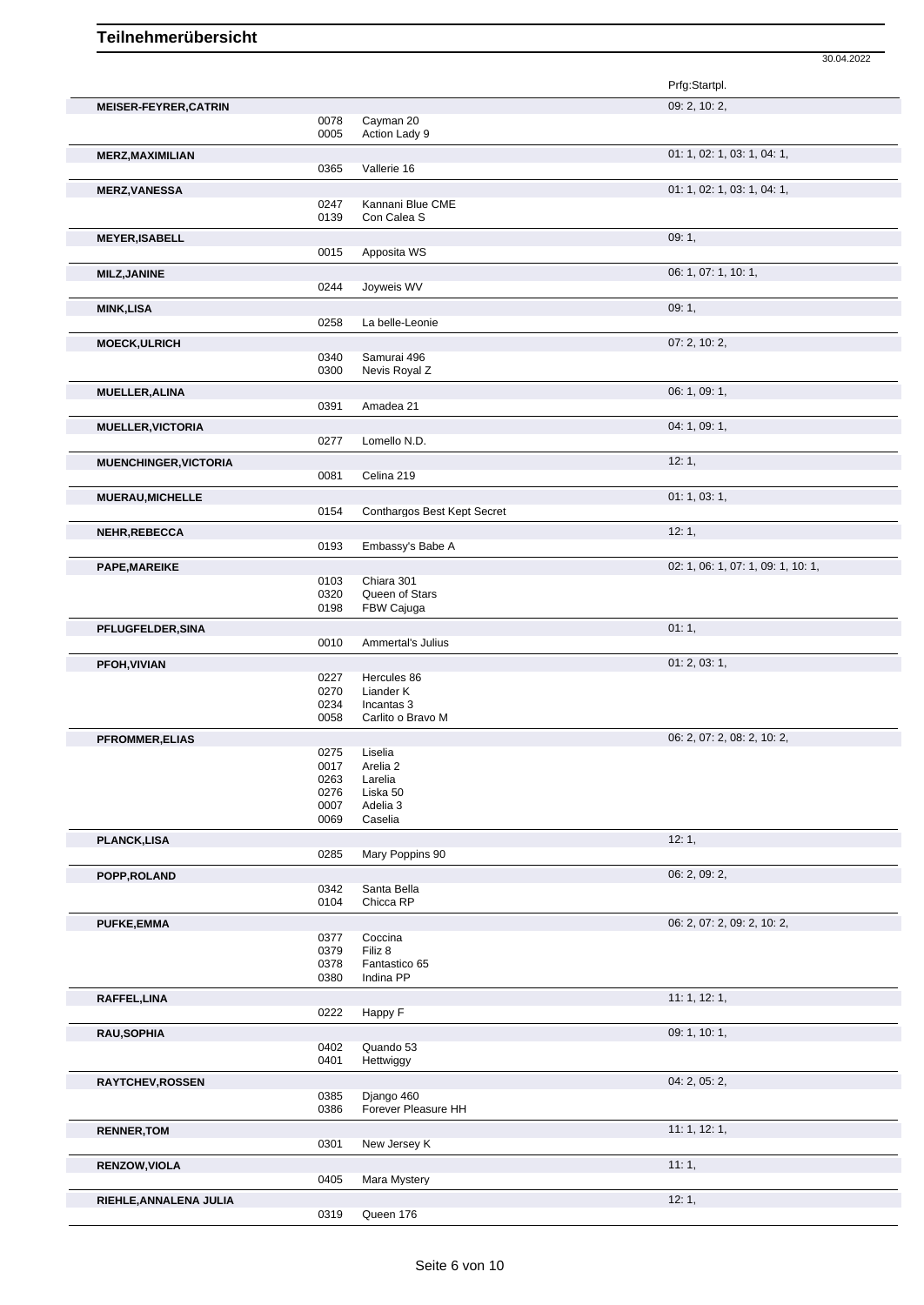30.04.2022

|                               |              |                                    | Prfg:Startpl.                             |
|-------------------------------|--------------|------------------------------------|-------------------------------------------|
| RIEHLE, GERHARD               |              |                                    | 01: 1, 03: 1, 06: 1, 07: 1, 10: 1,        |
|                               | 0117         | Cinsey Cat                         |                                           |
|                               | 0353         | Solid Gold P                       |                                           |
|                               | 0253         | Kleiner Prinz 41                   |                                           |
|                               | 0011         | Angel van't Breezerhof             |                                           |
| RIEHLE, SANDRA                | 0046         | Campino 308                        | 06: 1, 09: 1,                             |
|                               |              |                                    |                                           |
| RIETHMUELLER, LEONORE         | 0013         | <b>Antonius Maximus</b>            | 12:1,                                     |
|                               |              |                                    | 09:1,                                     |
| RUEHLE, JULIA                 | 0200         | FBW Lord Louis R                   |                                           |
|                               | 0182         | Diabella R                         |                                           |
| RUFF, LEA                     |              |                                    | 01: 1, 03: 1, 06: 1, 07: 1, 08: 1, 10: 1, |
|                               | 0106         | Chicocovina                        |                                           |
|                               | 0266         | Lennard 43                         |                                           |
|                               | 0355         | Sterngold Dree Boeken              |                                           |
|                               | 0137         | Come for Pleasure                  |                                           |
| <b>RUFFING, SVEN</b>          |              |                                    | 12:1,                                     |
|                               | 0014         | Apha Astoria                       |                                           |
| RUOPP, CAROLIN                |              |                                    | 06:1,                                     |
|                               | 0037         | Calgary 62                         |                                           |
| <b>SAUTER, LIV EMMA</b>       |              |                                    | 06: 1, 09: 1,                             |
|                               | 0361         | Trixi 499                          |                                           |
| <b>SCHAEFER, LAURA MARIE</b>  |              |                                    | 07: 2, 10: 2,                             |
|                               | 0310         | Peppi N.W.                         |                                           |
|                               | 0364<br>0089 | Vajana<br>Champaloup               |                                           |
|                               |              |                                    |                                           |
| SCHMECKENBECHER, JANA         | 0302         | Nicolai 45                         | 11:1,                                     |
|                               |              |                                    |                                           |
| <b>SCHMID, ADRIAN</b>         | 0279         | Lord Argo                          | 01: 2, 02: 2, 05: 1, 06: 1, 07: 2, 10: 2, |
|                               | 0239         | Ivory vom Schlösslihof             |                                           |
|                               | 0314         | Pumbaa 7                           |                                           |
|                               | 0030         | Big Otto S                         |                                           |
|                               | 0281         | Lucky Star-V                       |                                           |
|                               | 0044         | Camira 101                         |                                           |
|                               | 0282<br>0180 | Mabelle 38<br>Deva v. Schlösslihof |                                           |
|                               | 0265         | Le Risque                          |                                           |
|                               | 0268         | Lesley K                           |                                           |
|                               | 0298         | Nediva 5                           |                                           |
| <b>SCHMID,CAROLINE</b>        |              |                                    | 06: 1, 09: 1,                             |
|                               | 0060         | Carrico's Girl                     |                                           |
| <b>SCHMID, JULE AURELIE</b>   |              |                                    | 05: 1, 06: 2, 10: 1,                      |
|                               | 0349         | <b>Sky News</b>                    |                                           |
|                               | 0356         | Stiletto 5                         |                                           |
| <b>SCHMIDINGER, EVA-MARIA</b> |              |                                    | 09:2,                                     |
|                               | 0153         | Contesko                           |                                           |
|                               | 0236<br>0031 | Infinity WS<br>Black 64            |                                           |
|                               |              |                                    |                                           |
| <b>SCHMIDINGER, JUERGEN</b>   | 0325         | Quinn 19                           | 02: 1, 04: 1, 06: 2, 08: 1,               |
|                               | 0316         | Quamar 3                           |                                           |
| <b>SCHMIDT, ANNA LENA</b>     |              |                                    | 06: 1, 07: 1, 09: 1,                      |
|                               | 0043         | Calvin 71                          |                                           |
|                               | 0091         | Chandelia                          |                                           |
|                               | 0286         | Messina 51                         |                                           |
| <b>SCHMIDT, JULE</b>          |              |                                    | 06: 2, 07: 1, 09: 1,                      |
|                               | 0043         | Calvin 71                          |                                           |
|                               | 0286         | Messina 51                         |                                           |
| <b>SCHMIDT, MALIN SOFIE</b>   |              |                                    | 11:1, 12:1,                               |
|                               | 0124<br>0318 | Cleo 152<br>Quebec 71              |                                           |
|                               |              |                                    |                                           |
| <b>SCHMIDT, MARC PHILIPP</b>  | 0369         | Veiolyn                            | 11:1,                                     |
|                               |              |                                    |                                           |
| <b>SCHMIDT, SUSANNE</b>       | 0124         | Cleo 152                           | 06: 1, 07: 1, 10: 2,                      |
|                               | 0130         | Cochise 52                         |                                           |
|                               |              |                                    | 06: 1, 07: 1, 10: 1,                      |
| <b>SCHMIDT, TIM HENDRIK</b>   | 0140         | Con Chato                          |                                           |
|                               |              |                                    | 06: 1, 07: 1,                             |
| <b>SCHNEIDER, FABIENNE</b>    |              |                                    |                                           |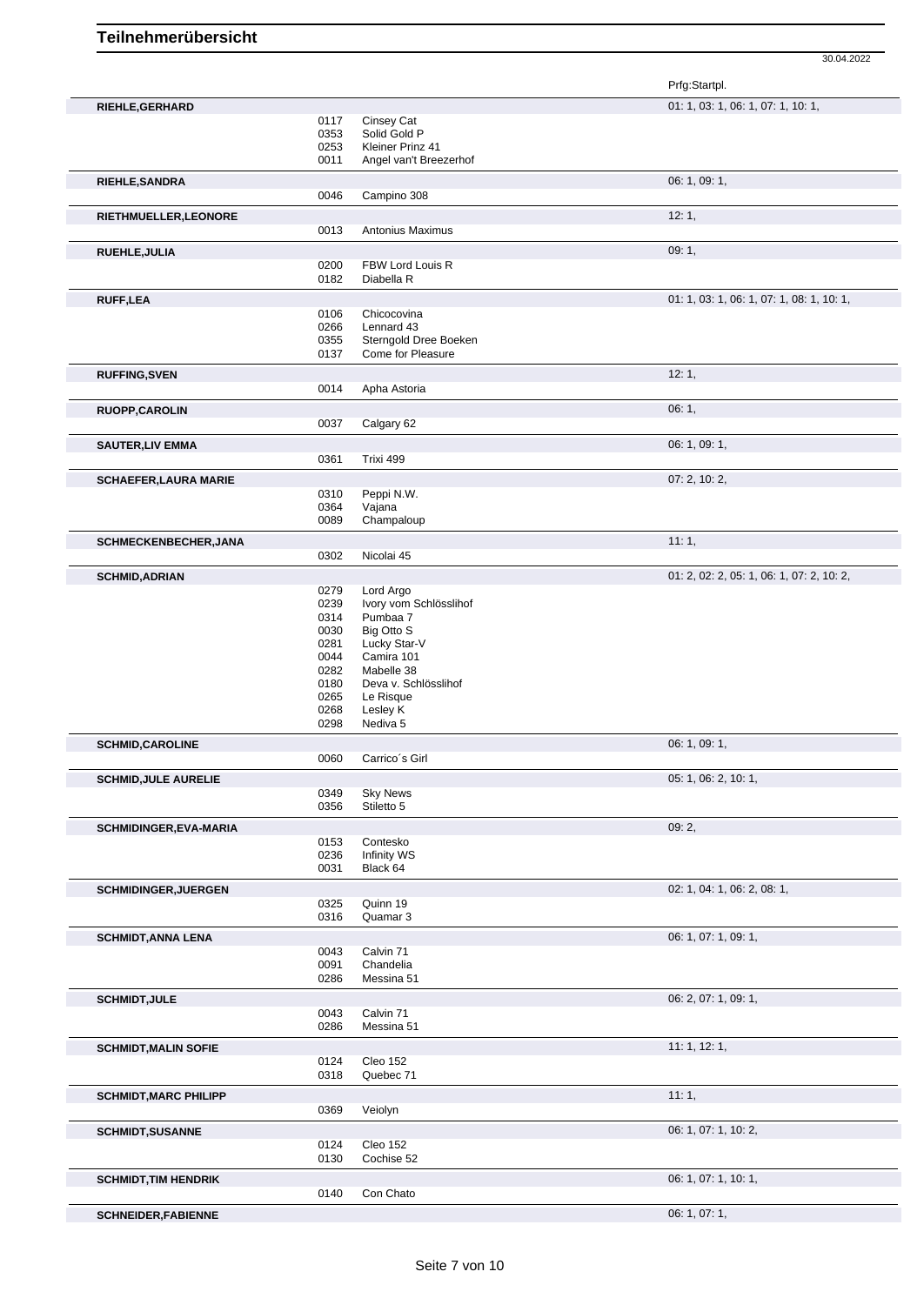Prfg:Startpl. 0096 Checker 41 **SCHNEIDER, LEONIE** 00039 Calippo 45 **Calippo 45** 09: 1, 12: 1, Calippo 45 0241 Jasper 259 **SCHNEIDER, NINA** 12: 1, 0267 Leo B. **SCHON,JAN** 02: 2, 04: 1, 05: 1, 05: 1, 05: 1, 05: 1, 05: 1, 05: 1, 05: 1, 05: 1, 05: 1, 05: 1, 05: 1, 05: 1, 05: 1, 05: 1, 05: 1, 05: 1, 05: 1, 05: 1, 05: 1, 05: 1, 05: 1, 05: 1, 05: 1, 05: 1, 05: 1, 05: 1, 05: 1, 05: 1, Clarksen 0068 Cascello 0056 Caristo 7 0067 Cascella **SCHROEDER, SELINA** 12: 1, 0160 Crisma 2<br>0215 Galina 26 Galina 267 **SCHUETZ, DANIEL** 0348 Sir Clayton G 0348 Sir Clayton G 06: 2, 07: 1, 09: 2, 10: 1, 0348 Sir Clayton G<br>0309 Pepe 334 0309 Pepe 334<br>0240 Jackson V Jackson V **SCHWANZER,RONJA** 12: 1, 20047 Campino 524 Campino 524 0376 Wena 5 **SCHWARZKOPF,ROBERT** 01: 1, 02: 1, 03: 1, 04: 1, 0077 Castor Troy **SCHWERDT,ALEXANDRA** 01: 1, 01: 1, 01: 1, 01: 1, 01: 1, 01: 1, 01: 1, 01: 1, 01: 1, 01: 1, 01: 1, 01: 1, 01: 1, 01: 1, 01: 1, 01: 1, 01: 1, 01: 1, 01: 1, 01: 1, 01: 1, 01: 1, 01: 1, 01: 1, 01: 1, 01: 01: 01: 01: 01: 01: 01 0167 Curly B **SEEMANN,BELINDA** 02: 1, 04: 1, **Baluca SIGEL, MAREIKE** 07: 1, 10: 1, 0389 Colambo 24 Colambo 24 **SPEIDEL,JESSICA** 02: 1, 12: 1, Acinello **SPOERL,KARINA** 09: 1, Chat H **STAHL,JULIAN** 06: 1, 07: 1, 08: 1, 10: 1, 0324 Quinara Sue 0040 Call him Cody<br>0082 Celine Soleil Celine Soleil **STAHL,KATJA** 06: 1, 07: 1, 09: 1, 10: 1, 0324 Quinara Sue<br>0082 Celine Soleil Celine Soleil **STAUDACHER,JOHANNA** 11: 1, 12: 1, 12: 1, 12: 1, 12: 1, 12: 1, 12: 1, 12: 1, 12: 1, 12: 1, 12: 1, 12: 1, 12: 1, 12: 1, Ashkan **STECKEL-HUELPUESCH, SHOBAN** 0259 La-Belle 3 **11: 1, 12: 1,** 11: 1, 12: 1, La-Belle 3 **STEEB,ULRIKE** 03: 2, 0042 Callidora 3<br>0251 King Cermi King Cermit Kasamatsu **STEHLE,LARA** 12: 1, 2: 1, 2: 1, 2: 1, 2: 1, 2: 1, 2: 1, 2: 1, 2: 1, 2: 1, 2: 1, 2: 1, 2: 1, 2: 1, 2: 1, 2: 1, 2: 1, 2: 1, 2: 1, 2: 1, 2: 1, 2: 1, 2: 1, 2: 1, 2: 1, 2: 1, 2: 1, 2: 1, 2: 1, 2: 1, 2: 1, 2: 1, 2: 1, 2: 1, 2: Kandillio **STEPHAN,KERSTIN** 01: 1, 0062 Casalida 3 Casalida 3 **STOECKER,SOPHIE** 02: 1, 04: 1, 06: 1, 09: 1, 04: 1, 05: 1, 09: 1, 09: 1, 09: 1, 09: 1, 09: 1, 09: 1, 09: 1, 09: 1, 0261 Lancelot 394<br>0100 Chester 374 Chester 374 **STRASSER, NELE** 06: 1, 07: 1, 0162 Cristallo's Cleo **STROBEL, NICOLE** 0335 Quito E 0335 Quito E Quito E **STRUTZ, JENNIFER** 01: 1, 03: 1, 03: 1, 03: 1, 03: 1, 03: 1, 03: 1, 03: 1, 03: 1, 03: 1, 03: 1, 03: 1, 03: 1, 03: 1, 03: 1, 03: 1, 03: 1, 03: 1, 03: 1, 03: 1, 03: 1, 03: 1, 03: 1, 03: 1, 03: 1, 03: 1, 03: 1, 03: 1, 03: 1, Ne Diva **SUELZLE,HANNA** 12: 1, Prime-Time 3 **SYRINEK,ANNA-LENA** 06: 1, 0219 Guinea EB Guinea EB **THALER,ARWEN-CHARLOTTE** 08: 1, 10: 1,

**VOELKER,GRETA** 02: 1, 04: 1, 06: 1, 07: 1, 10: 1,

30.04.2022

0150 Coniglio 0189 Duitama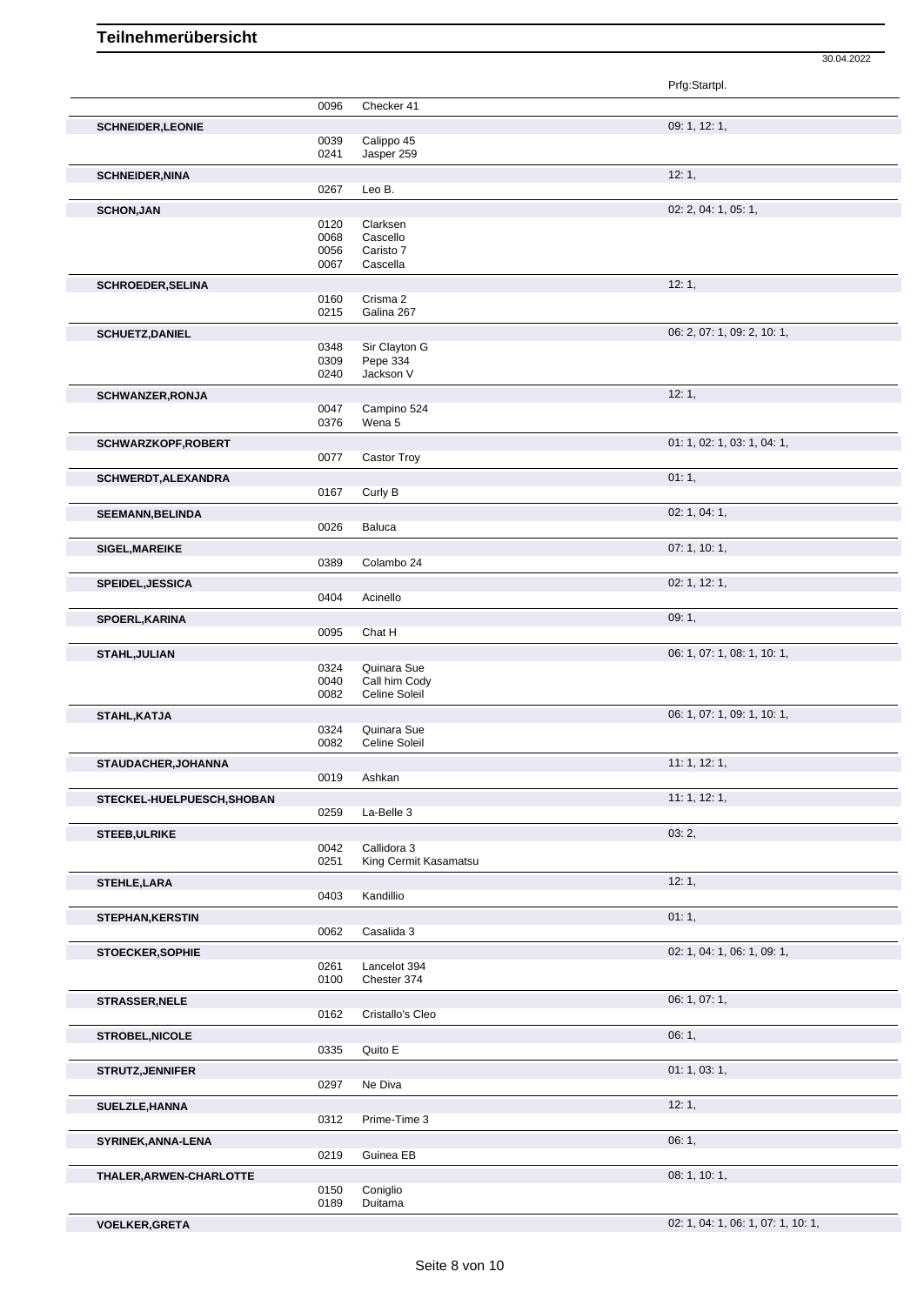30.04.2022

|                            |              |                                               | Prfg:Startpl.                      |
|----------------------------|--------------|-----------------------------------------------|------------------------------------|
|                            | 0373<br>0008 | Victoria 114<br>Alba 58                       |                                    |
| <b>VOLK, KATHARINA</b>     |              |                                               | 06: 1, 09: 1,                      |
|                            | 0125         | <b>Cleo 171</b>                               |                                    |
|                            | 0274         | Limerick 119                                  |                                    |
|                            | 0184<br>0158 | Diamond Touch<br>Courtland                    |                                    |
|                            | 0250         | Kathleen 28                                   |                                    |
| <b>VOLK, KRISTINA</b>      |              |                                               | 06: 1, 08: 1,                      |
|                            | 0158         | Courtland                                     |                                    |
|                            | 0250<br>0370 | Kathleen 28<br>Venturo 14                     |                                    |
| <b>VOLK, THOMAS</b>        |              |                                               | 01: 1, 02: 1, 03: 1, 04: 1, 05: 2, |
|                            | 0158         | Courtland                                     |                                    |
|                            | 0250         | Kathleen 28                                   |                                    |
|                            | 0374<br>0370 | Vigos<br>Venturo 14                           |                                    |
| <b>VOLLMER, KATRIN</b>     |              |                                               | 02: 1, 04: 1,                      |
|                            | 0123         | Claus 27                                      |                                    |
|                            | 0155         | Cool Cat 6                                    |                                    |
|                            | 0280         | Lotty 13                                      |                                    |
| <b>WAGNER,CORNELIA</b>     |              |                                               | 06: 1, 07: 1, 09: 1, 10: 1,        |
|                            | 0135         | Colandro's Black Pearl                        |                                    |
| <b>WAGNER, DENISE</b>      | 0288         | Miss Behave Devaux                            | 12:1,                              |
|                            |              |                                               | 06: 2, 07: 2,                      |
| <b>WAGNER, THIERRI</b>     | 0025         | Balou's Bellissimo                            |                                    |
|                            | 0027         | Bambina de Reve                               |                                    |
|                            | 0246         | Kalou HH                                      |                                    |
|                            | 0199         | FBW Keira                                     |                                    |
| <b>WALLISER, SILVIA</b>    | 0339         | Safira 41                                     | 02: 1, 04: 1, 10: 1,               |
|                            | 0159         | Crapou K                                      |                                    |
| <b>WALLISER, VALENTINA</b> |              |                                               | 11:1,                              |
|                            | 0337         | <b>RM Miss Marple</b>                         |                                    |
| <b>WEBER, JANA</b>         |              |                                               | 12:1,                              |
|                            | 0278         | Lonco 4                                       |                                    |
| <b>WENCZEL, MICHAEL</b>    |              |                                               | 06: 1, 09: 1,                      |
|                            | 0074<br>0218 | Castellina 7<br>Gran Valentina                |                                    |
| <b>WENZEL, CATHLEEN</b>    |              |                                               | 12:1,                              |
|                            | 0305         | Orlanda G                                     |                                    |
| WERNER, ALEXANDRA          |              |                                               | 11:1,                              |
|                            | 0211         | Fortnite T                                    |                                    |
| <b>WIBMER, SANDRA</b>      |              |                                               | 07: 1, 10: 1,                      |
|                            | 0128         | Cliff 70                                      |                                    |
| <b>WIDMAIER, JOERG</b>     |              |                                               | 01: 1, 08: 2, 10: 2,               |
|                            | 0085<br>0168 | Chacco de Bonville<br><b>Current Market 2</b> |                                    |
|                            | 0070         | Casira 15                                     |                                    |
|                            | 0224         | <b>HB Dalida</b>                              |                                    |
|                            | 0109         | Cholest                                       |                                    |
|                            | 0028<br>0063 | Bella Bimba 8<br>Casalitos 3                  |                                    |
|                            | 0186         | Die Nieke                                     |                                    |
|                            | 0090         | Championesse M                                |                                    |
|                            | 0249         | Kartoffelbrei R                               |                                    |
|                            | 0303<br>0217 | Off Beat D<br>Gloriosa 9                      |                                    |
|                            | 0214         | Galando 33                                    |                                    |
| <b>WIRTH, NATALIE</b>      |              |                                               | 01:1,                              |
|                            | 0172         | Damn Daisy                                    |                                    |
| <b>WITTLINGER, ANDREAS</b> |              |                                               | 01: 1, 02: 1, 03: 1, 04: 1,        |
|                            | 0358<br>0054 | Susi 1532<br>Canto's Boy                      |                                    |
|                            |              |                                               | 05: 1, 06: 2, 07: 1, 09: 2, 10: 1, |
| <b>WITZEMANN, MAREN</b>    | 0151         | Connecticut 11                                |                                    |
|                            | 0272         | Like Summer                                   |                                    |
|                            | 0293         | My Joules                                     |                                    |
| ZIEGLER, ALEXANDER         | 0326         | Quint 25                                      | 01: 1, 02: 1, 03: 1, 04: 1,        |
|                            |              |                                               |                                    |
| ZIEGLER, CHRISTIAN         |              |                                               | 04: 1, 09: 1, 10: 1,               |